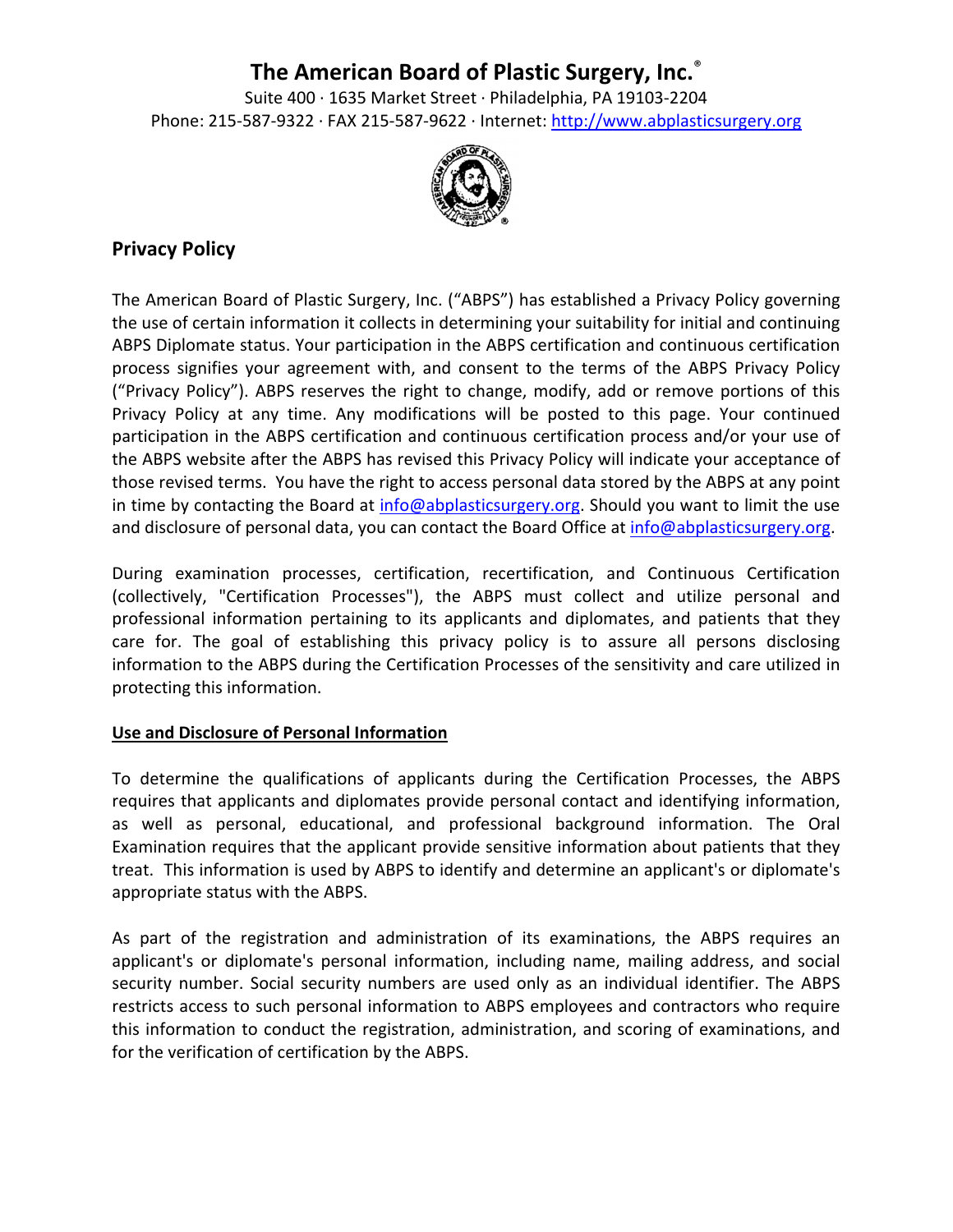The ABPS does not disclose any personal information regarding its applicants or diplomates to non‐ABPS employees and contractors, except when required by law (such as complying with a subpoena or court order) or as described below for the American Board of Medical Specialties ("ABMS"). The ABPS does not share personal information about its applicants or diplomates with companies or other third parties outside of the ABPS for marketing purposes.

The ABPS considers only the certification, recertification and Continuous Certification status of applicants and diplomates to be public information. The ABPS shares this certification data (name & certification results) with the ABMS, the residency programs, Residency Review Committee, the public, and major plastic surgery societies (American Society of Plastic Surgeons, Inc. (ASPS), the American Society for Aesthetic Plastic Surgery (ASAPS), the American Association of Plastic Surgeons (AAPS), the American Society of Maxillofacial Surgeons (ASMS), the American College of Surgeons (ACS), the American Association for Hand Surgery (AAHS), the American Society for Surgery of the Hand (ASSH), the American Society for Reconstructive Microsurgery (ASRM) and regional Plastic Surgery Societies).

Upon certification and recertification, the ABPS provides biographical and demographic data on diplomates to the ABMS. ABMS provides certification information to the public in the form of a (online) directory and also provides data for commercial purposes in the form of several professional products. The ABMS will directly contact diplomates regarding the publication of diplomate information in its directory. ABPS diplomates will communicate directly to ABMS the personal information that they wish to have appear in their directory.

The ABPS provides residency program directors with the results of their residents' performance on specific ABPS examinations. Individual examination results are not provided to any other person or institution. The ABPS will use performance on examinations and other information to accomplish its mission and for research purposes. The ABPS may publish studies generated as a result of such research. Published studies will not, without consent, identify specific individuals, hospitals, or practice affiliations.

The ABPS provides summary information for residency programs regarding the collective performance of residents on ABPS examinations to the Residency Review Committee for Plastic Surgery.

The ABPS reserves the right to disclose information in its possession regarding any individual, whom it determines, in its sole and absolute discretion, is involved in a violation of the ABPS rules or procedures or engaged in misrepresentation or unprofessional behavior or any illegal activity. Such determinations may include statistical analyses of examination responses.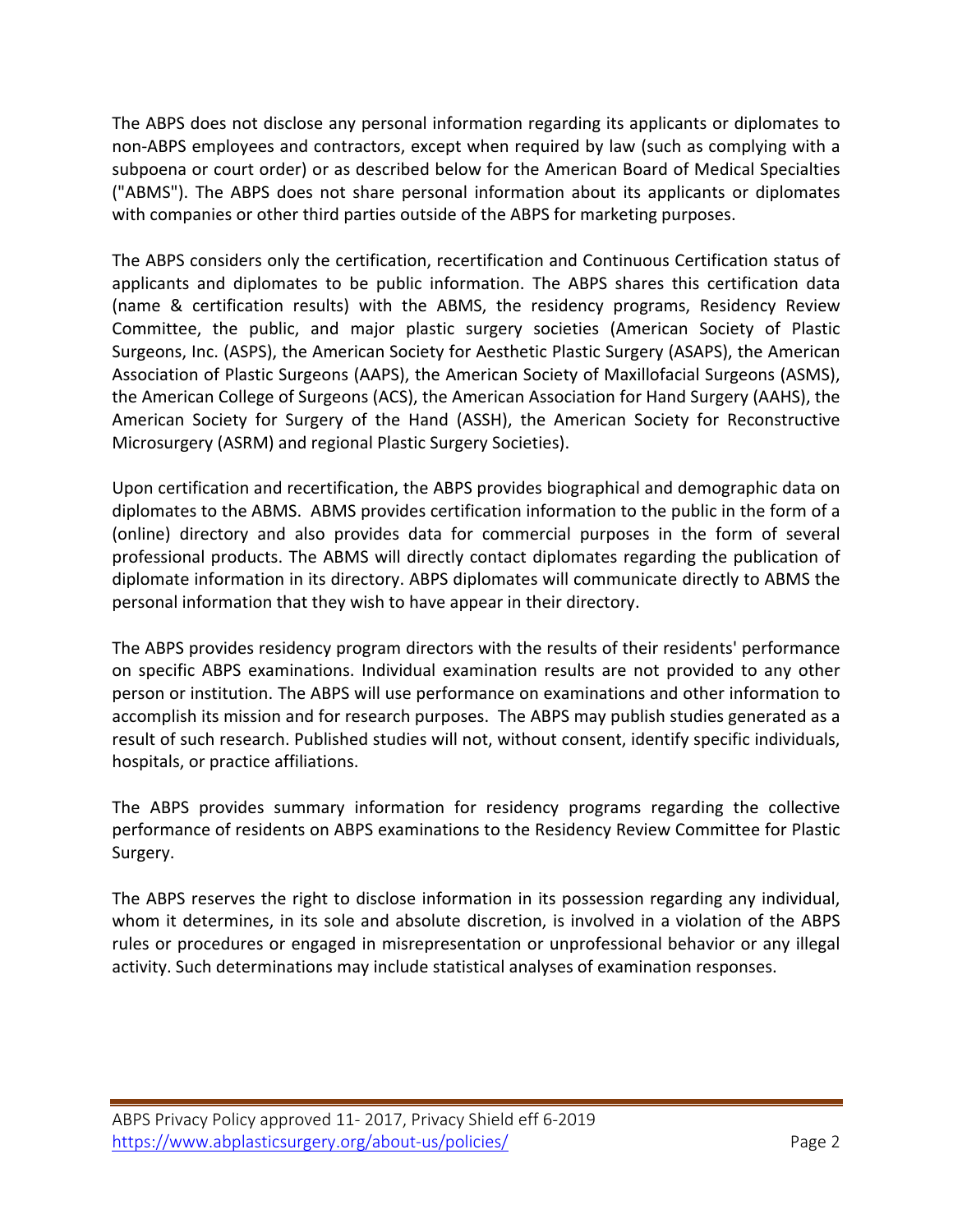## **Protection of Personal and Financial Information**

The ABPS maintains reasonable physical, electronic, and procedural safeguards to protect and secure all personal information in its possession. The ABPS' security measures protect the confidentiality of online communication, examination results, and data related to the Certification Processes.

ABPS collects personal information such as names, street or post office box addresses, email addresses, etc., and in some cases financial information (such as credit card information). The ABPS restricts access to financial information collected by the ABPS to ABPS employees and contractors who need to know this information to conduct the business and affairs of the ABPS.

## **HIPAA Privacy Rule**

The U.S. Department of Health and Human Services finalized regulations regarding privacy protections for certain health information pursuant to the Health Insurance Portability and Accountability Act of 1996 (HIPAA). As part of the Certification Processes, the ABPS may require an applicant to submit patient information that could be governed by HIPAA and its regulations.

The ABPS requires that all patient information that is forwarded as part of the Certification Processes be "de‐identified" in accordance with the HIPAA privacy regulations so that all identifying information and markers that could be used to reasonably identify a patient are removed before it is forwarded to the ABPS. The ABPS will not accept any patient information that has not been de‐identified in accordance with the HIPAA privacy regulations. It is the applicant's or diplomate's responsibility to de‐identify the patient's health information before it is submitted to the ABPS. If the ABPS receives any information that is not de‐identified as part of the Certification Processes, the ABPS will return such information to the applicant so that it can be appropriately de‐identified. This may delay the ABPS consideration of that applicant or diplomate during the Certification Processes. The ABPS cannot, and will not, be responsible for the applicant's violation of HIPAA and its regulations. If you have questions regarding de‐ identification or would like more information regarding de‐identification requirements, please contact your attorney or the ABPS.

The ABPS is committed to maintaining the privacy of patient information submitted by its applicants and diplomates during the Certification Processes. The ABPS is not a "covered entity" under HIPAA and is not subject to the HIPAA regulations.